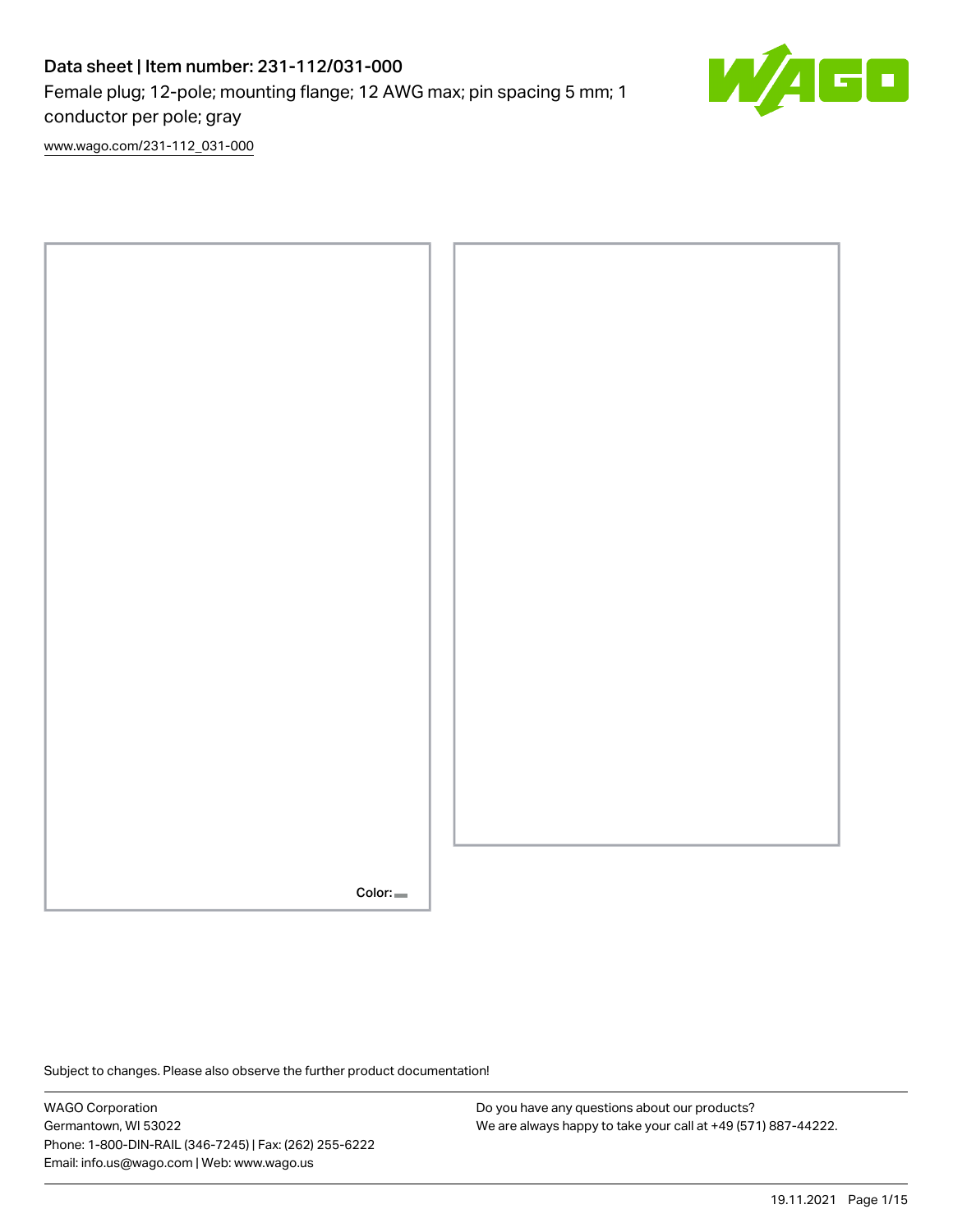

#### Dimensions in mm

 $L_1$  = (pole no. x pin spacing) + 3 mm

 $L_2$  = (pole no. x pin spacing) + 8.8 mm

 $L_3$  = (pole no. x pin spacing) + 14.8 mm

2- to 3-pole female connectors – one latch only

#### Item description

- $\blacksquare$ Universal connection for all conductor types
- Easy cable pre-assembly and on-unit wiring via vertical and horizontal CAGE CLAMP<sup>®</sup> actuation П

.<br>Subject to changes. Please also observe the further product documentation!

WAGO Corporation Germantown, WI 53022 Phone: 1-800-DIN-RAIL (346-7245) | Fax: (262) 255-6222 Email: info.us@wago.com | Web: www.wago.us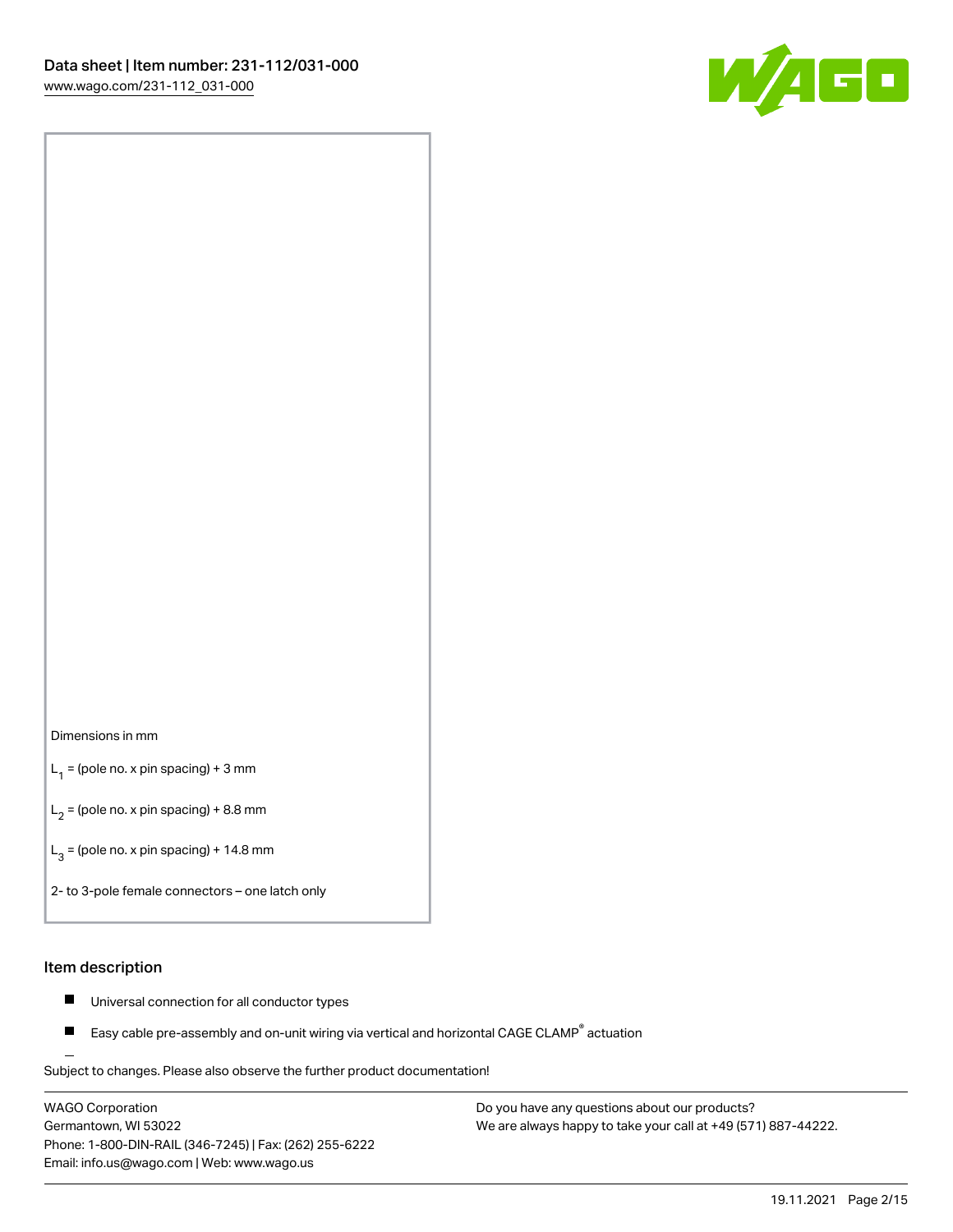W/4GO

- Integrated test ports
- $\blacksquare$ With coding fingers

# Data

# Notes

| Safety information 1 | The MCS-MULTI CONNECTION SYSTEM includes connectors<br>without breaking capacity in accordance with DIN EN 61984. When<br>used as intended, these connectors must not be connected<br>/disconnected when live or under load. The circuit design should<br>ensure header pins, which can be touched, are not live when<br>unmated. |
|----------------------|-----------------------------------------------------------------------------------------------------------------------------------------------------------------------------------------------------------------------------------------------------------------------------------------------------------------------------------|
| Variants:            | Gold-plated or partially gold-plated contact surfaces<br>Other versions (or variants) can be requested from WAGO Sales or<br>configured at https://configurator.wago.com/                                                                                                                                                         |

# Electrical data

### IEC Approvals

| Ratings per                 | IEC/EN 60664-1                                                        |
|-----------------------------|-----------------------------------------------------------------------|
| Rated voltage (III / 3)     | 320 V                                                                 |
| Rated surge voltage (III/3) | 4 <sub>kV</sub>                                                       |
| Rated voltage (III/2)       | 320 V                                                                 |
| Rated surge voltage (III/2) | 4 <sub>k</sub> V                                                      |
| Nominal voltage (II/2)      | 630 V                                                                 |
| Rated surge voltage (II/2)  | 4 <sub>k</sub> V                                                      |
| Rated current               | 16 A                                                                  |
| Legend (ratings)            | $(III / 2)$ $\triangle$ Overvoltage category III / Pollution degree 2 |

### UL Approvals

| Approvals per                  | <b>UL 1059</b> |
|--------------------------------|----------------|
| Rated voltage UL (Use Group B) | 300 V          |
| Rated current UL (Use Group B) | 15 A           |
| Rated voltage UL (Use Group D) | 300 V          |
| Rated current UL (Use Group D) | 10 A           |

# Ratings per UL

| Rated voltage UL 1977 | 600 V  |
|-----------------------|--------|
| Rated current UL 1977 | $\sim$ |

Subject to changes. Please also observe the further product documentation!

| WAGO Corporation                                       | Do you have any questions about our products?                 |
|--------------------------------------------------------|---------------------------------------------------------------|
| Germantown. WI 53022                                   | We are always happy to take your call at +49 (571) 887-44222. |
| Phone: 1-800-DIN-RAIL (346-7245)   Fax: (262) 255-6222 |                                                               |
| Email: info.us@wago.com   Web: www.wago.us             |                                                               |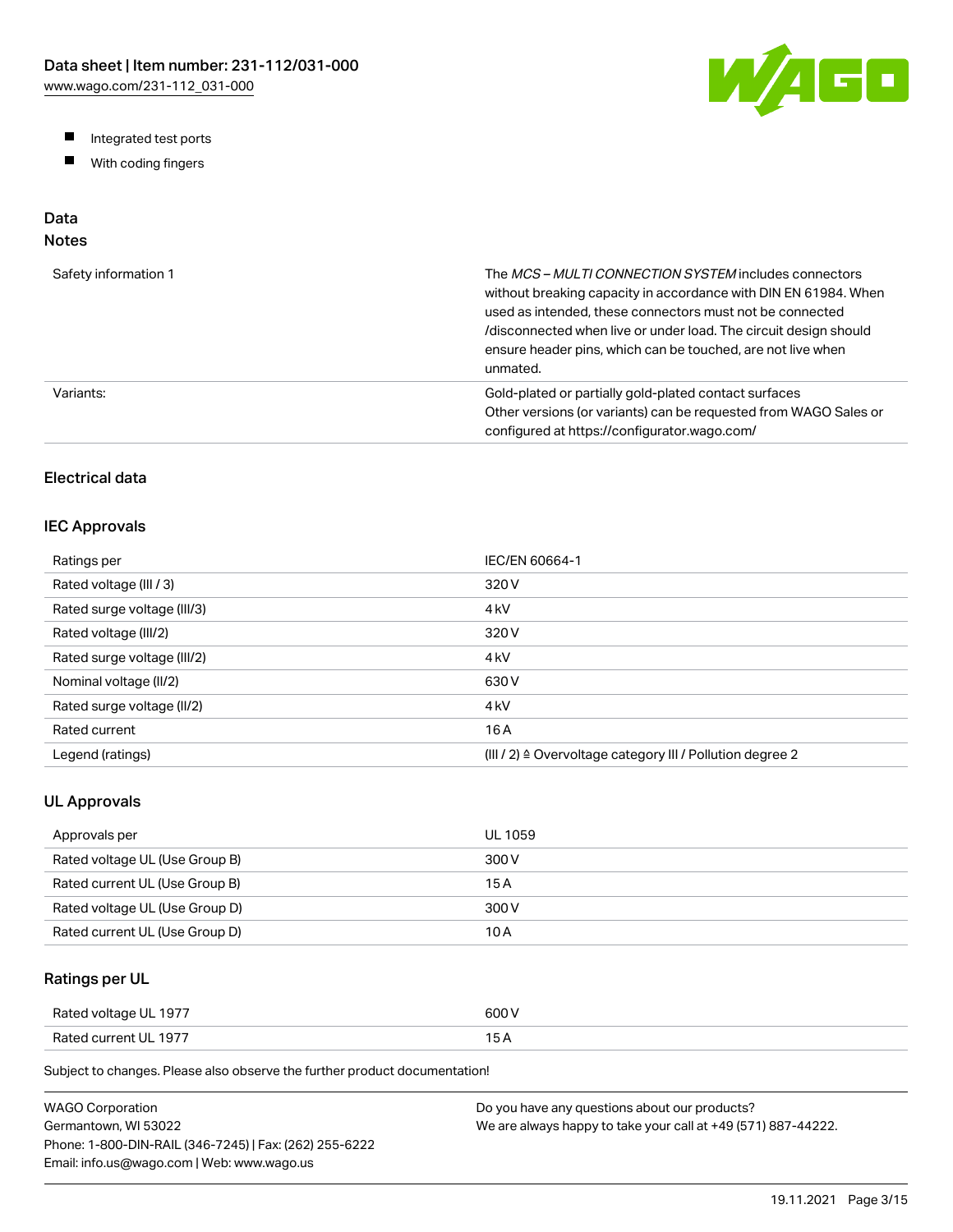

#### CSA Approvals

| Approvals per                   | CSA   |
|---------------------------------|-------|
| Rated voltage CSA (Use Group B) | 300 V |
| Rated current CSA (Use Group B) | 15 A  |
| Rated voltage CSA (Use Group D) | 300 V |
| Rated current CSA (Use Group D) | 10 A  |

### Connection data

| Total number of connection points |  |
|-----------------------------------|--|
| Total number of potentials        |  |
| Number of connection types        |  |
| Number of levels                  |  |

#### Connection 1

| Connection technology                             | CAGE CLAMP®                            |
|---------------------------------------------------|----------------------------------------|
| Actuation type                                    | Operating tool                         |
| Solid conductor                                   | $0.082.5$ mm <sup>2</sup> / 28  12 AWG |
| Fine-stranded conductor                           | $0.082.5$ mm <sup>2</sup> / 28  12 AWG |
| Fine-stranded conductor; with insulated ferrule   | $0.251.5$ mm <sup>2</sup>              |
| Fine-stranded conductor; with uninsulated ferrule | $0.252.5$ mm <sup>2</sup>              |
| Strip length                                      | $89$ mm / 0.31  0.35 inch              |
| Number of poles                                   | 12                                     |
| Conductor entry direction to mating direction     | 0°                                     |

## Physical data

| Pin spacing | 5 mm / 0.197 inch     |
|-------------|-----------------------|
| Width       | 74.8 mm / 2.945 inch  |
| Height      | 14.3 mm / 0.563 inch  |
| Depth       | 26.45 mm / 1.041 inch |

#### Mechanical data

| Mounting type | Mounting flange       |
|---------------|-----------------------|
| Mounting type | Feed-through mounting |
|               | Panel mounting        |

Subject to changes. Please also observe the further product documentation!

| <b>WAGO Corporation</b>                                | Do you have any questions about our products?                 |
|--------------------------------------------------------|---------------------------------------------------------------|
| Germantown, WI 53022                                   | We are always happy to take your call at +49 (571) 887-44222. |
| Phone: 1-800-DIN-RAIL (346-7245)   Fax: (262) 255-6222 |                                                               |
| Email: info.us@wago.com   Web: www.wago.us             |                                                               |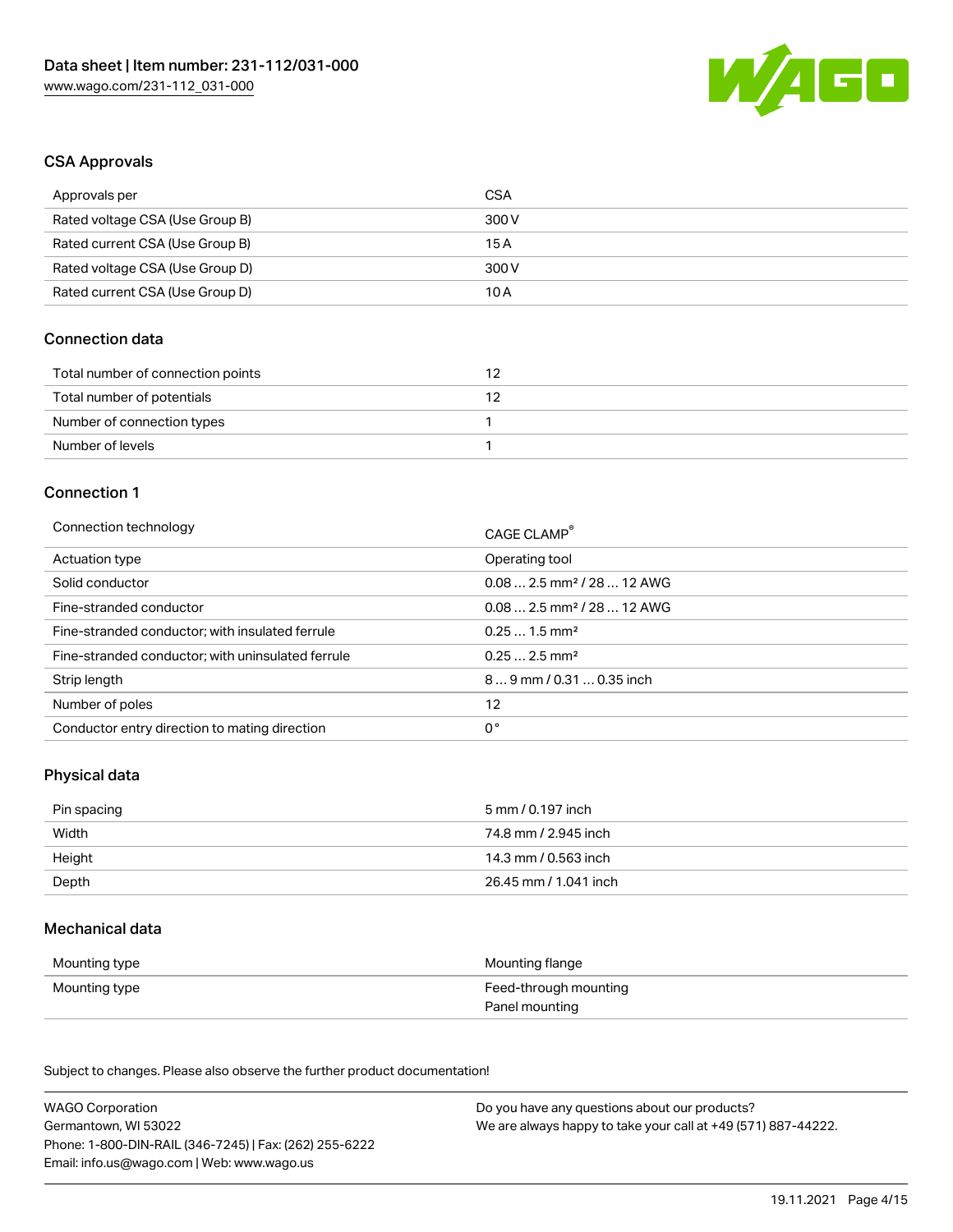

## Plug-in connection

| Contact type (pluggable connector) | Female connector/socket |
|------------------------------------|-------------------------|
| Connector (connection type)        | for conductor           |
| Mismating protection               | No.                     |
| Locking of plug-in connection      | Without                 |

### Material data

| Color                       | gray                              |
|-----------------------------|-----------------------------------|
| Material group              |                                   |
| Insulation material         | Polyamide (PA66)                  |
| Flammability class per UL94 | V0                                |
| Clamping spring material    | Chrome nickel spring steel (CrNi) |
| Contact material            | Copper alloy                      |
| Contact plating             | tin-plated                        |
| Fire load                   | 0.318 MJ                          |
| Weight                      | 21.9g                             |

### Environmental requirements

| Limit temperature range<br>. | +85 °ົ<br>-60 |  |
|------------------------------|---------------|--|
|------------------------------|---------------|--|

## Commercial data

| Product Group         | 3 (Multi Conn. System) |
|-----------------------|------------------------|
| PU (SPU)              | 25 Stück               |
| Packaging type        | box                    |
| Country of origin     | <b>DE</b>              |
| <b>GTIN</b>           | 4044918341530          |
| Customs tariff number | 8536694040             |

## Approvals / Certificates

#### Country specific Approvals

| Logo | Approval                               | <b>Additional Approval Text</b> | Certificate<br>name |
|------|----------------------------------------|---------------------------------|---------------------|
|      | CВ<br>DEKRA Certification B.V.         | IEC 61984                       | NL-39756            |
|      | <b>CSA</b><br>DEKRA Certification B.V. | C <sub>22.2</sub>               | LR 18677-<br>25     |

Subject to changes. Please also observe the further product documentation!

WAGO Corporation Germantown, WI 53022 Phone: 1-800-DIN-RAIL (346-7245) | Fax: (262) 255-6222 Email: info.us@wago.com | Web: www.wago.us Do you have any questions about our products? We are always happy to take your call at +49 (571) 887-44222.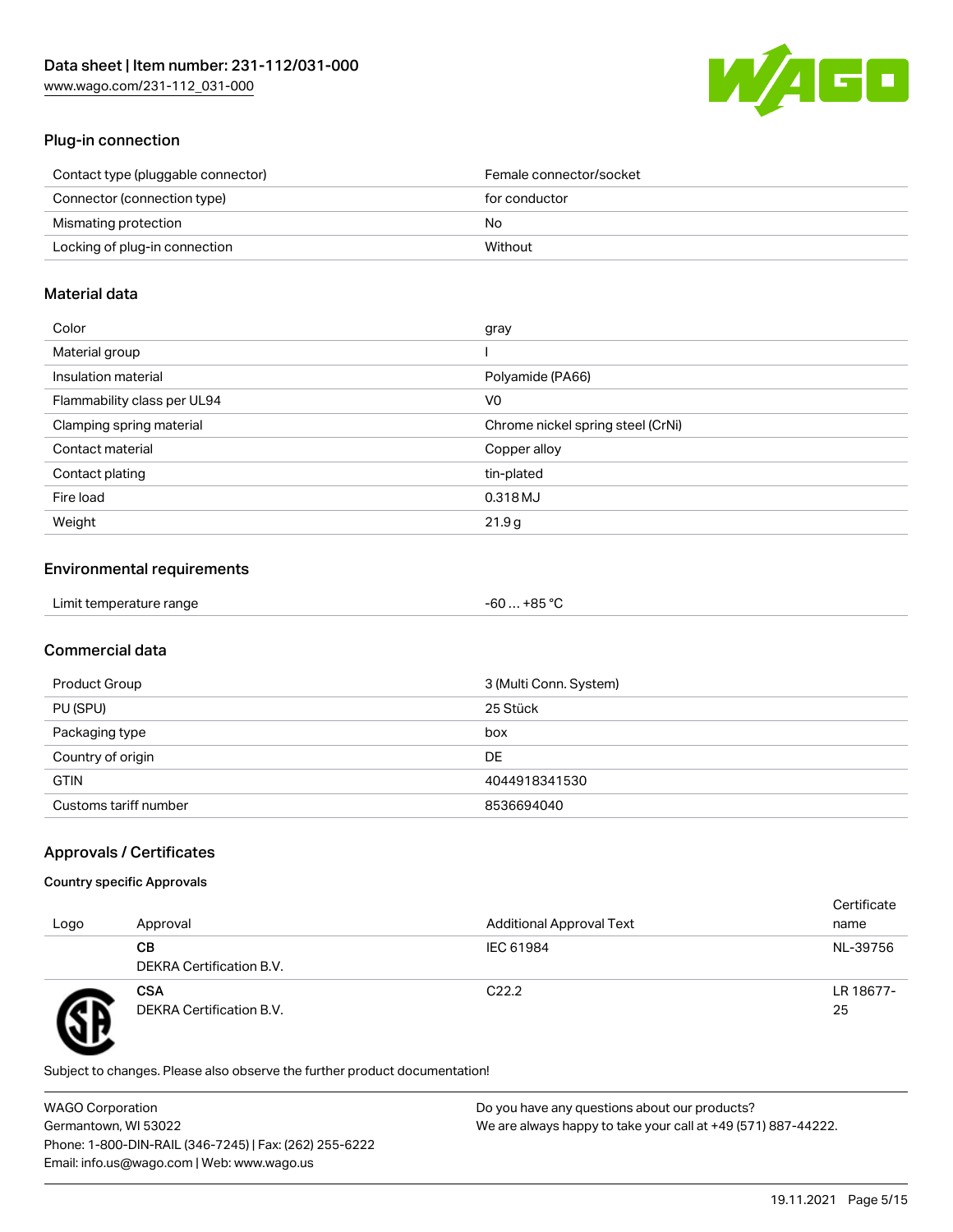

#### Ship Approvals

| Logo                | Approval                                                | <b>Additional Approval Text</b> | Certificate<br>name                |
|---------------------|---------------------------------------------------------|---------------------------------|------------------------------------|
| ABS                 | <b>ABS</b><br>American Bureau of Shipping               | $\overline{\phantom{a}}$        | $19 -$<br>HG1869876-<br><b>PDA</b> |
|                     | <b>BV</b><br>Bureau Veritas S.A.                        | IEC 60998                       | 11915/D0<br><b>BV</b>              |
|                     | <b>DNV GL</b><br>Det Norske Veritas, Germanischer Lloyd |                                 | TAE000016Z                         |
| <b>UL-Approvals</b> |                                                         |                                 |                                    |
| Logo                | Approval                                                | <b>Additional Approval Text</b> | Certificate<br>name                |
|                     | UL<br>Underwriters Laboratories Inc.                    | UL 1059                         | E45172                             |
|                     | <b>UR</b><br>Underwriters Laboratories Inc.             | <b>UL 1977</b>                  | E45171                             |
|                     |                                                         |                                 |                                    |

#### Counterpart

 $\frac{1}{2}$ 

| SOOM<br><b>ARRA</b>      | Item no.231-612<br>Male connector; 12-pole; Pin spacing 5 mm; gray                                              | www.wago.com/231-612         |
|--------------------------|-----------------------------------------------------------------------------------------------------------------|------------------------------|
| <b>WANTED CONTRACTOR</b> | Item no.231-142/001-000<br>Male header; 12-pole; THT; 1.0 x 1.0 mm solder pin; straight; pin spacing 5 mm; gray | www.wago.com/231-142/001-000 |
| A                        | Item no.231-442/001-000<br>Male header; 12-pole; THT; 1.0 x 1.0 mm solder pin; angled; pin spacing 5 mm; gray   | www.wago.com/231-442/001-000 |

Subject to changes. Please also observe the further product documentation!

WAGO Corporation Germantown, WI 53022 Phone: 1-800-DIN-RAIL (346-7245) | Fax: (262) 255-6222 Email: info.us@wago.com | Web: www.wago.us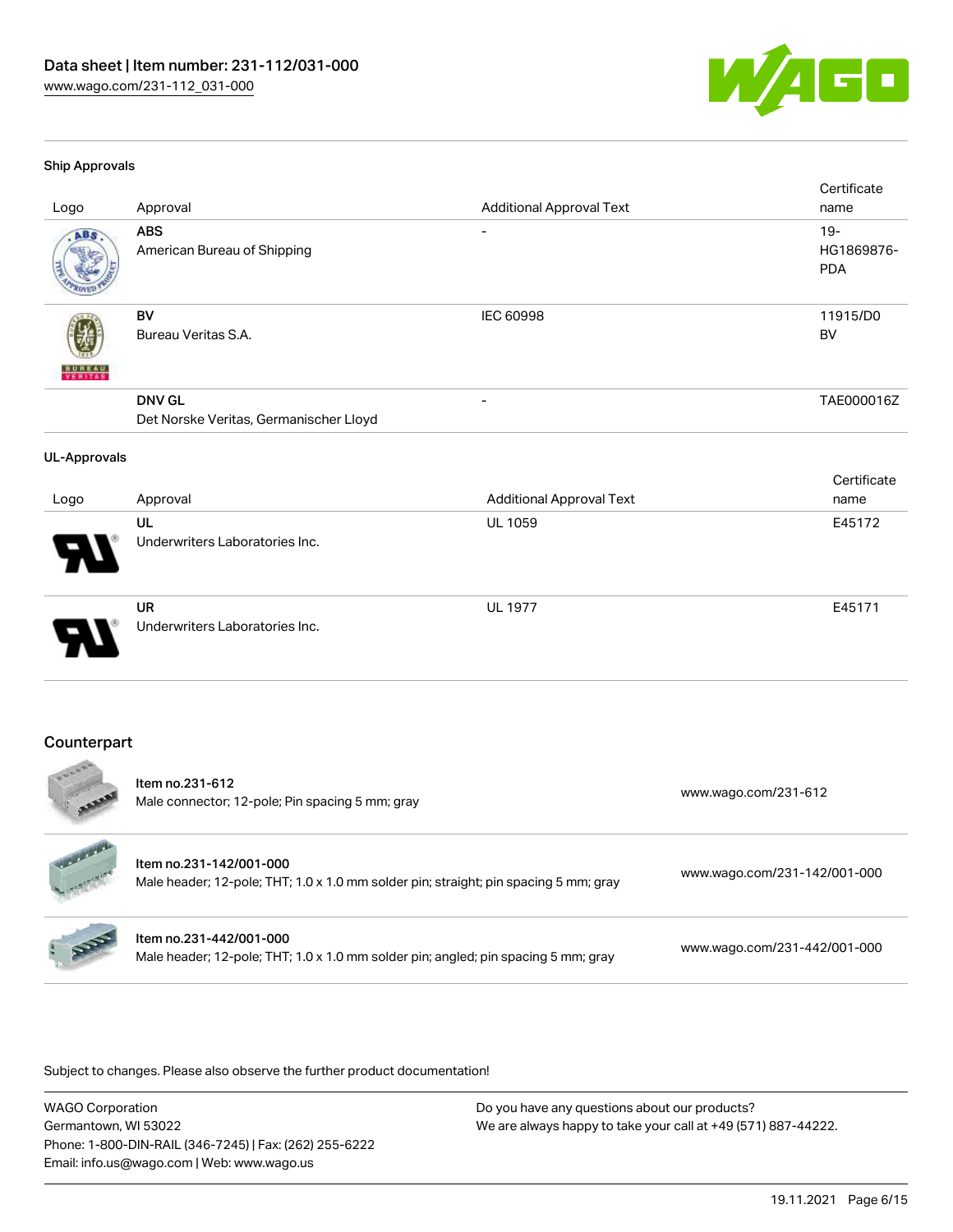

### Optional accessories

| Jumpers        |                                                                                                                  |                      |
|----------------|------------------------------------------------------------------------------------------------------------------|----------------------|
| Jumper         |                                                                                                                  |                      |
|                | Item no.: 231-905<br>Jumper; for conductor entry; 5-way; insulated; gray                                         | www.wago.com/231-905 |
|                | Item no.: 231-903<br>Jumper; for conductor entry; 3-way; insulated; gray                                         | www.wago.com/231-903 |
|                | Item no.: 231-907<br>Jumper; for conductor entry; 7-way; insulated; gray                                         | www.wago.com/231-907 |
|                | Item no.: 231-910<br>Jumper; for conductor entry; 10-way; insulated; gray                                        | www.wago.com/231-910 |
|                | Item no.: 231-902<br>Jumper; for conductor entry; 2-way; insulated; gray                                         | www.wago.com/231-902 |
| <b>Tools</b>   |                                                                                                                  |                      |
| Operating tool |                                                                                                                  |                      |
|                | Item no.: 209-130<br>Operating tool; suitable for 264, 280 and 281 Series; 1-way; of insulating material; white  | www.wago.com/209-130 |
|                | Item no.: 209-132<br>Operating tool; for connecting comb-style jumper bar; 2-way; of insulating material         | www.wago.com/209-132 |
|                | Item no.: 231-159<br>Operating tool; natural                                                                     | www.wago.com/231-159 |
|                | Item no.: 231-231<br>Combination operating tool; red                                                             | www.wago.com/231-231 |
|                | Item no.: 210-657<br>Operating tool; Blade: 3.5 x 0.5 mm; with a partially insulated shaft; short; multicoloured | www.wago.com/210-657 |
|                | Item no.: 210-720<br>Operating tool; Blade: 3.5 x 0.5 mm; with a partially insulated shaft; multicoloured        | www.wago.com/210-720 |
|                | Item no.: 231-131<br>Operating tool; made of insulating material; 1-way; loose; white                            | www.wago.com/231-131 |
|                | Item no.: 231-291<br>Operating tool; made of insulating material; 1-way; loose; red                              | www.wago.com/231-291 |
|                | Item no.: 280-432<br>Operating tool; made of insulating material; 2-way; white                                   | www.wago.com/280-432 |

Subject to changes. Please also observe the further product documentation!

WAGO Corporation Germantown, WI 53022 Phone: 1-800-DIN-RAIL (346-7245) | Fax: (262) 255-6222 Email: info.us@wago.com | Web: www.wago.us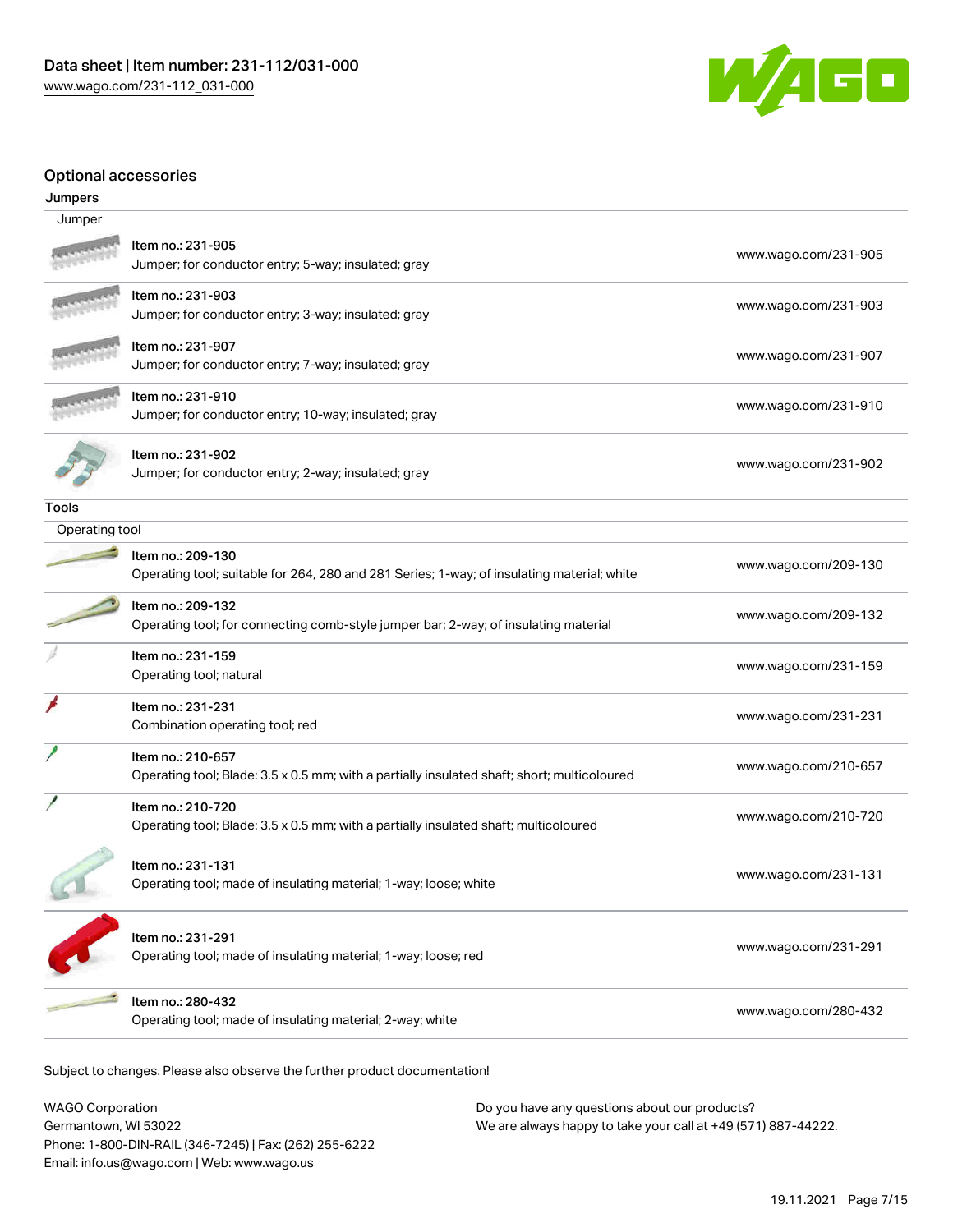# Data sheet | Item number: 231-112/031-000

[www.wago.com/231-112\\_031-000](http://www.wago.com/231-112_031-000)



|                     | Item no.: 280-434<br>Operating tool; made of insulating material; 4-way                                                                                                                         | www.wago.com/280-434             |
|---------------------|-------------------------------------------------------------------------------------------------------------------------------------------------------------------------------------------------|----------------------------------|
|                     | Item no.: 280-437<br>Operating tool; made of insulating material; 7-way                                                                                                                         | www.wago.com/280-437             |
|                     | Item no.: 280-440<br>Operating tool; made of insulating material; 10-way                                                                                                                        | www.wago.com/280-440             |
|                     | Item no.: 280-435<br>Operating tool; made of insulating material; 5-way; gray                                                                                                                   | www.wago.com/280-435             |
|                     | Item no.: 280-436<br>Operating tool; made of insulating material; 6-way                                                                                                                         | www.wago.com/280-436             |
|                     | Item no.: 280-438<br>Operating tool; made of insulating material; 8-way                                                                                                                         | www.wago.com/280-438             |
|                     | Item no.: 280-433<br>Operating tool; made of insulating material; 3-way                                                                                                                         | www.wago.com/280-433             |
| Marking accessories |                                                                                                                                                                                                 |                                  |
| Marking strip       |                                                                                                                                                                                                 |                                  |
|                     | Item no.: 210-331/500-103<br>Marking strips; as a DIN A4 sheet; MARKED; 1-12 (300x); Height of marker strip: 2.3 mm/0.091 in; Strip<br>length 182 mm; Horizontal marking; Self-adhesive; white  | www.wago.com/210-331<br>/500-103 |
|                     | Item no.: 210-331/500-104<br>Marking strips; as a DIN A4 sheet; MARKED; 13-24 (300x); Height of marker strip: 2.3 mm/0.091 in; Strip<br>length 182 mm; Horizontal marking; Self-adhesive; white | www.wago.com/210-331<br>/500-104 |
|                     | Item no.: 210-332/500-202<br>Marking strips; as a DIN A4 sheet; MARKED; 1-16 (160x); Height of marker strip: 3 mm; Strip length 182<br>mm; Horizontal marking; Self-adhesive; white             | www.wago.com/210-332<br>/500-202 |
|                     | Item no.: 210-332/500-206<br>Marking strips; as a DIN A4 sheet; MARKED; 33-48 (160x); Height of marker strip: 3 mm; Strip length<br>182 mm; Horizontal marking; Self-adhesive; white            | www.wago.com/210-332<br>/500-206 |
|                     | Item no.: 210-332/500-205<br>Marking strips; as a DIN A4 sheet; MARKED; 1-32 (80x); Height of marker strip: 3 mm; Strip length 182<br>mm; Horizontal marking; Self-adhesive; white              | www.wago.com/210-332<br>/500-205 |
|                     | Item no.: 210-332/500-204<br>Marking strips; as a DIN A4 sheet; MARKED; 17-32 (160x); Height of marker strip: 3 mm; Strip length<br>182 mm; Horizontal marking; Self-adhesive; white            | www.wago.com/210-332<br>/500-204 |
| Mounting            |                                                                                                                                                                                                 |                                  |
|                     | Mounting accessories                                                                                                                                                                            |                                  |
|                     | Item no.: 209-147<br>Self-tapping screw                                                                                                                                                         | www.wago.com/209-147             |

WAGO Corporation Germantown, WI 53022 Phone: 1-800-DIN-RAIL (346-7245) | Fax: (262) 255-6222 Email: info.us@wago.com | Web: www.wago.us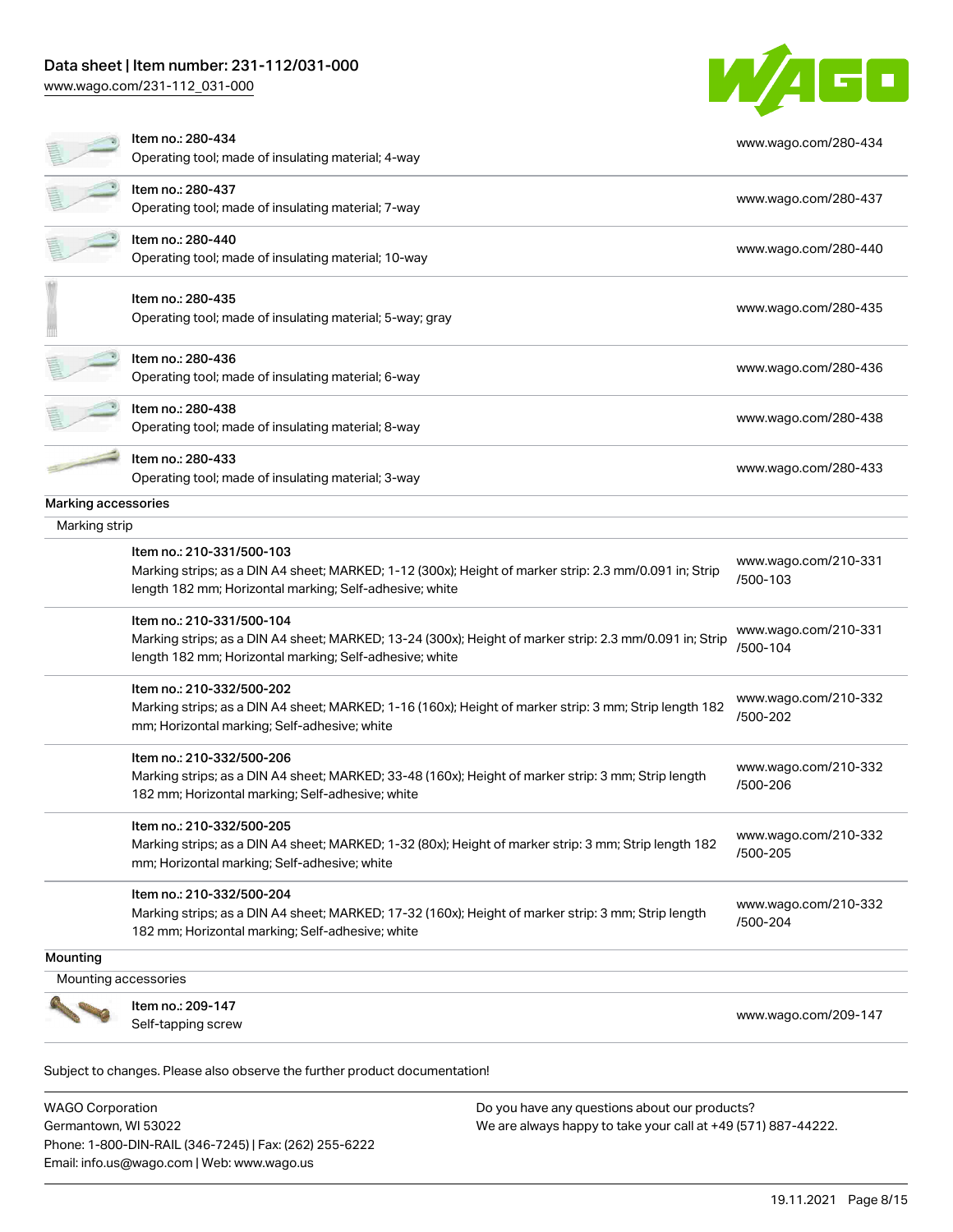# Data sheet | Item number: 231-112/031-000

[www.wago.com/231-112\\_031-000](http://www.wago.com/231-112_031-000)



|                                                 | Item no.: 231-194<br>Self-tapping screw; B 2.2x13, fixing hole 1.8 mm Ø                                                    |                                                                                                                | www.wago.com/231-194 |
|-------------------------------------------------|----------------------------------------------------------------------------------------------------------------------------|----------------------------------------------------------------------------------------------------------------|----------------------|
|                                                 | Item no.: 231-195<br>Screw with nut; M2x12; for fixing element                                                             |                                                                                                                | www.wago.com/231-195 |
|                                                 | Item no.: 231-295<br>Screw with nut                                                                                        |                                                                                                                | www.wago.com/231-295 |
| <b>Testing accessories</b>                      |                                                                                                                            |                                                                                                                |                      |
| Testing accessories                             |                                                                                                                            |                                                                                                                |                      |
|                                                 | Item no.: 210-136<br>Test plug; 2 mm Ø; with 500 mm cable                                                                  |                                                                                                                | www.wago.com/210-136 |
|                                                 | Item no.: 231-661<br>Test plugs for female connectors; for 5 mm and 5.08 mm pin spacing; 2,50 mm <sup>2</sup> ; light gray |                                                                                                                | www.wago.com/231-661 |
| Cover                                           |                                                                                                                            |                                                                                                                |                      |
| Cover                                           |                                                                                                                            |                                                                                                                |                      |
|                                                 | Item no.: 231-668<br>Lockout caps; for covering unused clamping units; gray                                                |                                                                                                                | www.wago.com/231-668 |
| Strain relief                                   |                                                                                                                            |                                                                                                                |                      |
| Strain relief housing                           |                                                                                                                            |                                                                                                                |                      |
|                                                 | Item no.: 232-612<br>Strain relief housing; gray                                                                           |                                                                                                                | www.wago.com/232-612 |
| Insulations stops                               |                                                                                                                            |                                                                                                                |                      |
| Insulation stop                                 |                                                                                                                            |                                                                                                                |                      |
|                                                 | Item no.: 231-672<br>Insulation stop; 0.75 - 1 mm <sup>2</sup> ; dark gray                                                 |                                                                                                                | www.wago.com/231-672 |
| <b>CALL</b>                                     | Item no.: 231-670<br>Insulation stop; 0.08-0.2 mm <sup>2</sup> / 0.2 mm <sup>2</sup> "s"; white                            |                                                                                                                | www.wago.com/231-670 |
|                                                 | Item no.: 231-671<br>Insulation stop; 0.25 - 0.5 mm <sup>2</sup> ; light gray                                              |                                                                                                                | www.wago.com/231-671 |
| Ferrules                                        |                                                                                                                            |                                                                                                                |                      |
| Ferrule                                         |                                                                                                                            |                                                                                                                |                      |
|                                                 | Item no.: 216-101<br>Ferrule; Sleeve for 0.5 mm <sup>2</sup> / AWG 22; uninsulated; electro-tin plated; silver-colored     |                                                                                                                | www.wago.com/216-101 |
| Ť                                               | Item no.: 216-104<br>Ferrule; Sleeve for 1.5 mm <sup>2</sup> / AWG 16; uninsulated; electro-tin plated; silver-colored     |                                                                                                                | www.wago.com/216-104 |
|                                                 | Subject to changes. Please also observe the further product documentation!                                                 |                                                                                                                |                      |
| <b>WAGO Corporation</b><br>Germantown, WI 53022 | Phone: 1-800-DIN-RAIL (346-7245)   Fax: (262) 255-6222<br>Email: info.us@wago.com   Web: www.wago.us                       | Do you have any questions about our products?<br>We are always happy to take your call at +49 (571) 887-44222. |                      |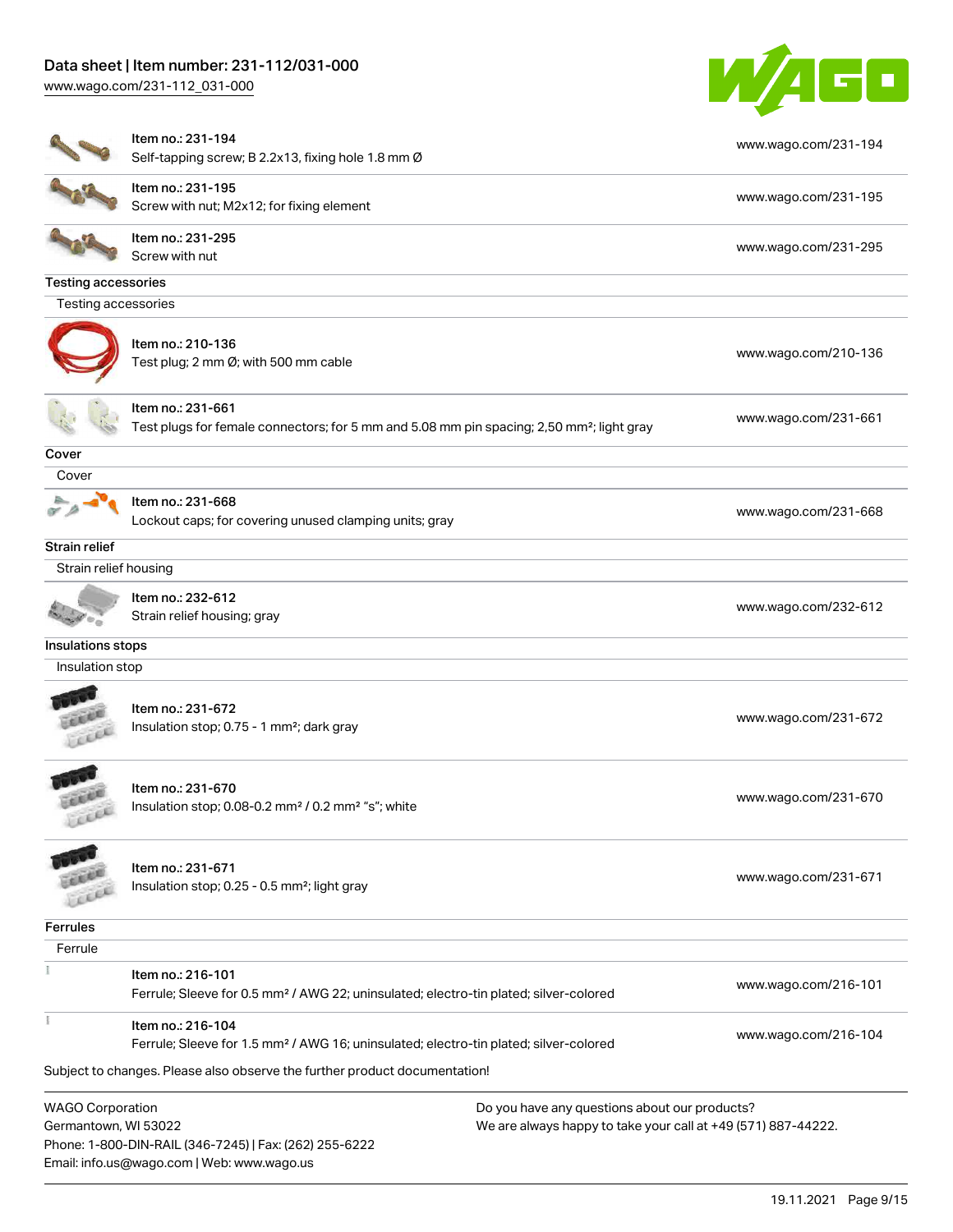# Data sheet | Item number: 231-112/031-000

Phone: 1-800-DIN-RAIL (346-7245) | Fax: (262) 255-6222

Email: info.us@wago.com | Web: www.wago.us

[www.wago.com/231-112\\_031-000](http://www.wago.com/231-112_031-000)



|                                                 | Item no.: 216-106<br>Ferrule; Sleeve for 2.5 mm <sup>2</sup> / AWG 14; uninsulated; electro-tin plated; silver-colored                                                                                              |                                                                                                                | www.wago.com/216-106 |
|-------------------------------------------------|---------------------------------------------------------------------------------------------------------------------------------------------------------------------------------------------------------------------|----------------------------------------------------------------------------------------------------------------|----------------------|
| Ŧ.                                              | Item no.: 216-102<br>Ferrule; Sleeve for 0.75 mm <sup>2</sup> / AWG 20; uninsulated; electro-tin plated; silver-colored                                                                                             |                                                                                                                | www.wago.com/216-102 |
| Ť.                                              | Item no.: 216-103<br>Ferrule; Sleeve for 1 mm <sup>2</sup> / AWG 18; uninsulated; electro-tin plated                                                                                                                |                                                                                                                | www.wago.com/216-103 |
|                                                 | Item no.: 216-123<br>Ferrule; Sleeve for 1 mm <sup>2</sup> / AWG 18; uninsulated; electro-tin plated; silver-colored                                                                                                |                                                                                                                | www.wago.com/216-123 |
|                                                 | Item no.: 216-122<br>Ferrule; Sleeve for 0.75 mm <sup>2</sup> / AWG 20; uninsulated; electro-tin plated; silver-colored                                                                                             |                                                                                                                | www.wago.com/216-122 |
| I.                                              | Item no.: 216-124<br>Ferrule; Sleeve for 1.5 mm <sup>2</sup> / AWG 16; uninsulated; electro-tin plated                                                                                                              |                                                                                                                | www.wago.com/216-124 |
|                                                 | Item no.: 216-142<br>Ferrule; Sleeve for 0.75 mm <sup>2</sup> / 18 AWG; uninsulated; electro-tin plated; electrolytic copper; gastight<br>crimped; acc. to DIN 46228, Part 1/08.92                                  |                                                                                                                | www.wago.com/216-142 |
|                                                 | Item no.: 216-132<br>Ferrule; Sleeve for 0.34 mm <sup>2</sup> / AWG 24; uninsulated; electro-tin plated                                                                                                             |                                                                                                                | www.wago.com/216-132 |
| $\frac{1}{3}$                                   | Item no.: 216-121<br>Ferrule; Sleeve for 0.5 mm <sup>2</sup> / AWG 22; uninsulated; electro-tin plated; silver-colored                                                                                              |                                                                                                                | www.wago.com/216-121 |
|                                                 | Item no.: 216-143<br>Ferrule; Sleeve for 1 mm <sup>2</sup> / AWG 18; uninsulated; electro-tin plated; electrolytic copper; gastight<br>crimped; acc. to DIN 46228, Part 1/08.92                                     |                                                                                                                | www.wago.com/216-143 |
|                                                 | Item no.: 216-131<br>Ferrule; Sleeve for 0.25 mm <sup>2</sup> / AWG 24; uninsulated; electro-tin plated; silver-colored                                                                                             |                                                                                                                | www.wago.com/216-131 |
|                                                 | Item no.: 216-141<br>Ferrule; Sleeve for 0.5 mm <sup>2</sup> / 20 AWG; uninsulated; electro-tin plated; electrolytic copper; gastight<br>crimped; acc. to DIN 46228, Part 1/08.92                                   |                                                                                                                | www.wago.com/216-141 |
|                                                 | Item no.: 216-152<br>Ferrule; Sleeve for 0.34 mm <sup>2</sup> / AWG 24; uninsulated; electro-tin plated                                                                                                             |                                                                                                                | www.wago.com/216-152 |
|                                                 | Item no.: 216-203<br>Ferrule; Sleeve for 1 mm <sup>2</sup> / AWG 18; insulated; electro-tin plated; red                                                                                                             |                                                                                                                | www.wago.com/216-203 |
|                                                 | Item no.: 216-202<br>Ferrule; Sleeve for 0.75 mm <sup>2</sup> / 18 AWG; insulated; electro-tin plated; gray                                                                                                         |                                                                                                                | www.wago.com/216-202 |
|                                                 | Item no.: 216-151<br>Ferrule; Sleeve for 0.25 mm <sup>2</sup> / AWG 24; uninsulated; electro-tin plated                                                                                                             |                                                                                                                | www.wago.com/216-151 |
| À                                               | Item no.: 216-204<br>Ferrule; Sleeve for 1.5 mm <sup>2</sup> / AWG 16; insulated; electro-tin plated; black                                                                                                         |                                                                                                                | www.wago.com/216-204 |
|                                                 | Item no.: 216-144<br>Ferrule; Sleeve for 1.5 mm <sup>2</sup> / AWG 16; uninsulated; electro-tin plated; electrolytic copper; gastight<br>Subject to changes. Please also observe the further product documentation! |                                                                                                                | www.wago.com/216-144 |
| <b>WAGO Corporation</b><br>Germantown, WI 53022 |                                                                                                                                                                                                                     | Do you have any questions about our products?<br>We are always happy to take your call at +49 (571) 887-44222. |                      |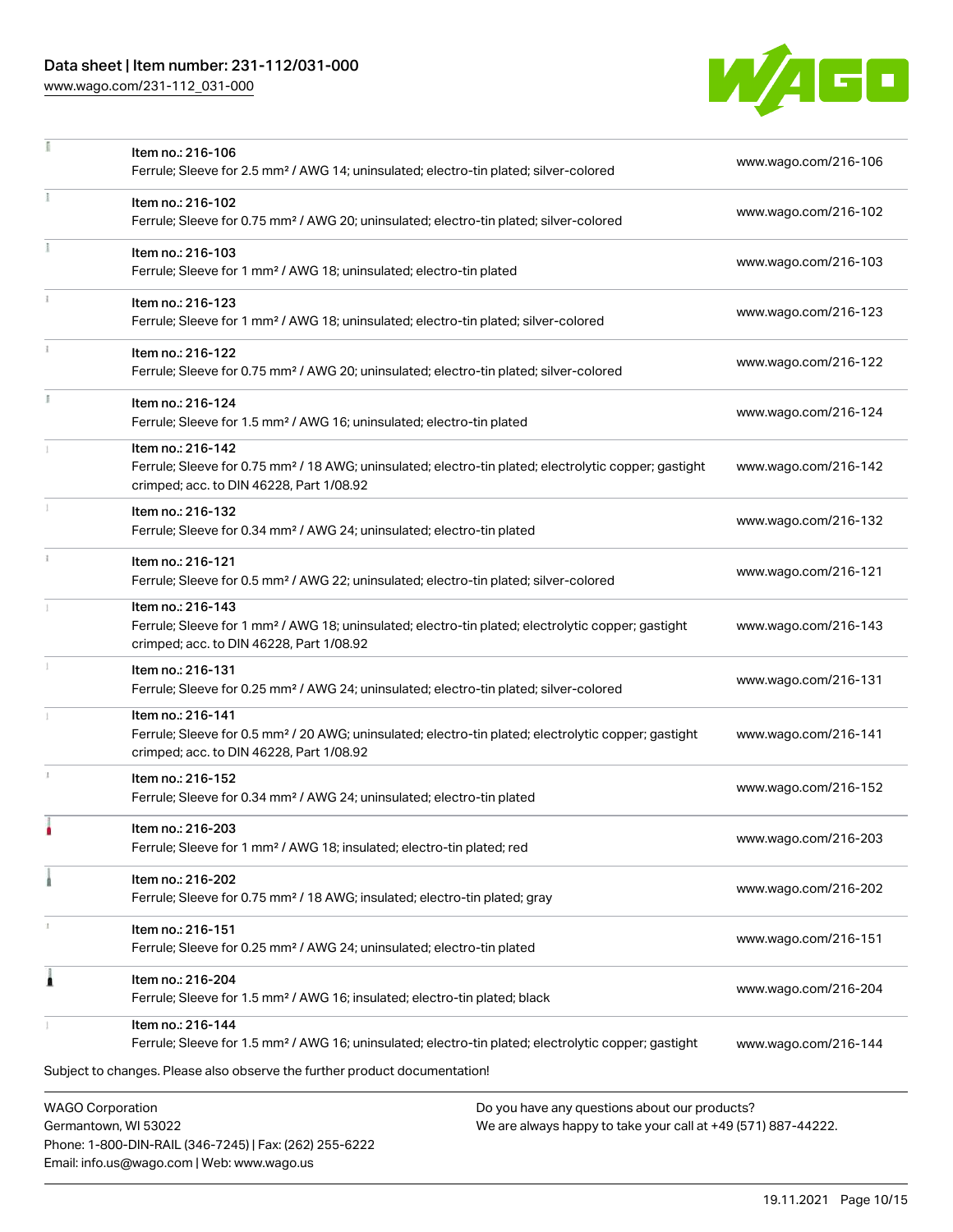[www.wago.com/231-112\\_031-000](http://www.wago.com/231-112_031-000)



crimped; acc. to DIN 46228, Part 1/08.92; silver-colored

| Item no.: 216-201<br>Ferrule; Sleeve for 0.5 mm <sup>2</sup> / 20 AWG; insulated; electro-tin plated; white                                                                                             | www.wago.com/216-201 |
|---------------------------------------------------------------------------------------------------------------------------------------------------------------------------------------------------------|----------------------|
| Item no.: 216-223<br>Ferrule; Sleeve for 1 mm <sup>2</sup> / AWG 18; insulated; electro-tin plated; red                                                                                                 | www.wago.com/216-223 |
| Item no.: 216-241<br>Ferrule; Sleeve for 0.5 mm <sup>2</sup> / 20 AWG; insulated; electro-tin plated; electrolytic copper; gastight<br>crimped; acc. to DIN 46228, Part 4/09.90; white                  | www.wago.com/216-241 |
| Item no.: 216-242<br>Ferrule; Sleeve for 0.75 mm <sup>2</sup> / 18 AWG; insulated; electro-tin plated; electrolytic copper; gastight<br>crimped; acc. to DIN 46228, Part 4/09.90; gray                  | www.wago.com/216-242 |
| Item no.: 216-222<br>Ferrule; Sleeve for 0.75 mm <sup>2</sup> / 18 AWG; insulated; electro-tin plated; gray                                                                                             | www.wago.com/216-222 |
| Item no.: 216-221<br>Ferrule; Sleeve for 0.5 mm <sup>2</sup> / 20 AWG; insulated; electro-tin plated; white                                                                                             | www.wago.com/216-221 |
| Item no.: 216-224<br>Ferrule; Sleeve for 1.5 mm <sup>2</sup> / AWG 16; insulated; electro-tin plated; black                                                                                             | www.wago.com/216-224 |
| Item no.: 216-243<br>Ferrule; Sleeve for 1 mm <sup>2</sup> / AWG 18; insulated; electro-tin plated; electrolytic copper; gastight crimped; www.wago.com/216-243<br>acc. to DIN 46228, Part 4/09.90; red |                      |
| Item no.: 216-244<br>Ferrule; Sleeve for 1.5 mm <sup>2</sup> / AWG 16; insulated; electro-tin plated; electrolytic copper; gastight<br>crimped; acc. to DIN 46228, Part 4/09.90; black                  | www.wago.com/216-244 |
| Item no.: 216-263<br>Ferrule; Sleeve for 1 mm <sup>2</sup> / AWG 18; insulated; electro-tin plated; electrolytic copper; gastight crimped; www.wago.com/216-263<br>acc. to DIN 46228, Part 4/09.90; red |                      |
| Item no.: 216-264<br>Ferrule; Sleeve for 1.5 mm <sup>2</sup> / AWG 16; insulated; electro-tin plated; electrolytic copper; gastight<br>crimped; acc. to DIN 46228, Part 4/09.90; black                  | www.wago.com/216-264 |
| Item no.: 216-284<br>Ferrule; Sleeve for 1.5 mm <sup>2</sup> / AWG 16; insulated; electro-tin plated; electrolytic copper; gastight<br>crimped; acc. to DIN 46228, Part 4/09.90; black                  | www.wago.com/216-284 |
| Item no.: 216-262<br>Ferrule; Sleeve for 0.75 mm <sup>2</sup> / 18 AWG; insulated; electro-tin plated; electrolytic copper; gastight<br>crimped; acc. to DIN 46228, Part 4/09.90; gray                  | www.wago.com/216-262 |
| Item no.: 216-301<br>Ferrule; Sleeve for 0.25 mm <sup>2</sup> / AWG 24; insulated; electro-tin plated; yellow                                                                                           | www.wago.com/216-301 |
| Item no.: 216-321<br>Ferrule; Sleeve for 0.25 mm <sup>2</sup> / AWG 24; insulated; electro-tin plated; yellow                                                                                           | www.wago.com/216-321 |
| Item no.: 216-322<br>Ferrule; Sleeve for 0.34 mm <sup>2</sup> / 22 AWG; insulated; electro-tin plated; green                                                                                            | www.wago.com/216-322 |
| Item no.: 216-302                                                                                                                                                                                       |                      |

Subject to changes. Please also observe the further product documentation!

WAGO Corporation Germantown, WI 53022 Phone: 1-800-DIN-RAIL (346-7245) | Fax: (262) 255-6222 Email: info.us@wago.com | Web: www.wago.us Do you have any questions about our products? We are always happy to take your call at +49 (571) 887-44222.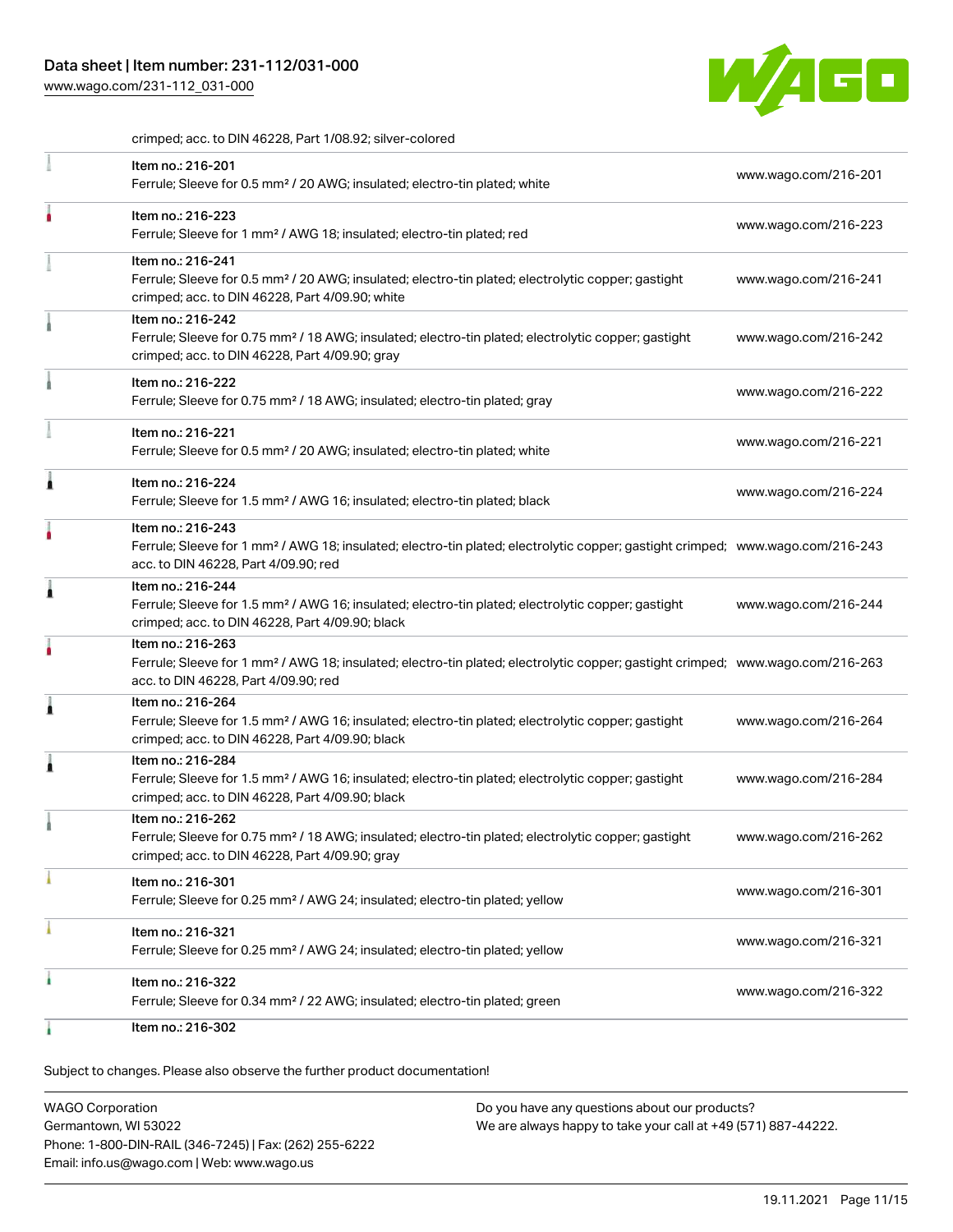

#### Ferrule; Sleeve for 0.34 mm² / 22 AWG; insulated; electro-tin plated; green [www.wago.com/216-302](http://www.wago.com/216-302)

| <b>Downloads</b><br>Documentation                                                                                                           |            |               |          |
|---------------------------------------------------------------------------------------------------------------------------------------------|------------|---------------|----------|
| <b>Additional Information</b><br>Technical explanations                                                                                     | 2019 Apr 3 | pdf<br>2.0 MB | Download |
| <b>CAD files</b>                                                                                                                            |            |               |          |
| <b>CAE</b> data                                                                                                                             |            |               |          |
| EPLAN Data Portal 231-112/031-000                                                                                                           |            | <b>URL</b>    | Download |
| ZUKEN Portal 231-112/031-000                                                                                                                |            | <b>URL</b>    | Download |
| EPLAN Data Portal 231-112/031-000                                                                                                           |            | <b>URL</b>    | Download |
| CAD data                                                                                                                                    |            |               |          |
| 2D/3D Models 231-112/031-000                                                                                                                |            | <b>URL</b>    | Download |
| <b>Environmental Product Compliance</b>                                                                                                     |            |               |          |
| <b>Compliance Search</b>                                                                                                                    |            |               |          |
| Environmental Product Compliance 231-112/031-000                                                                                            |            | <b>URL</b>    | Download |
| 1-conductor female connector; CAGE CLAMP®; 2.5 mm <sup>2</sup> ; Pin spacing 5 mm; 12-pole;<br>clamping collar; 2,50 mm <sup>2</sup> ; gray |            |               |          |

#### Installation Notes

Subject to changes. Please also observe the further product documentation!

WAGO Corporation Germantown, WI 53022 Phone: 1-800-DIN-RAIL (346-7245) | Fax: (262) 255-6222 Email: info.us@wago.com | Web: www.wago.us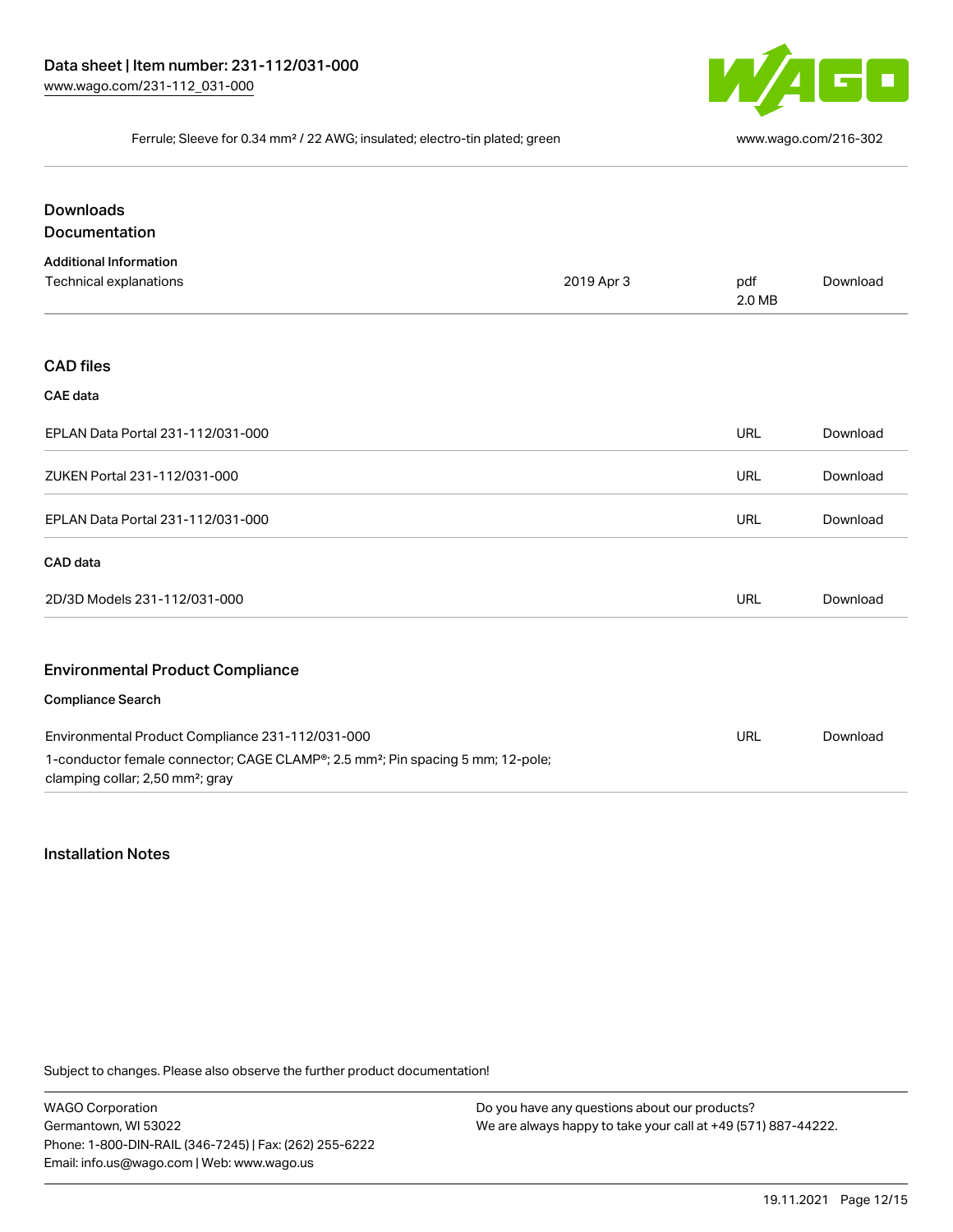



Inserting a conductor via 3.5 mm screwdriver – CAGE CLAMP® actuation parallel to conductor entry.



Inserting a conductor via 3.5 mm screwdriver – CAGE CLAMP® actuation perpendicular to conductor entry.



Inserting a conductor into CAGE CLAMP® unit via operating lever (231-291).



Inserting a conductor via operating tool.



Coding a female connector by removing coding finger(s).

Subject to changes. Please also observe the further product documentation!

WAGO Corporation Germantown, WI 53022 Phone: 1-800-DIN-RAIL (346-7245) | Fax: (262) 255-6222 Email: info.us@wago.com | Web: www.wago.us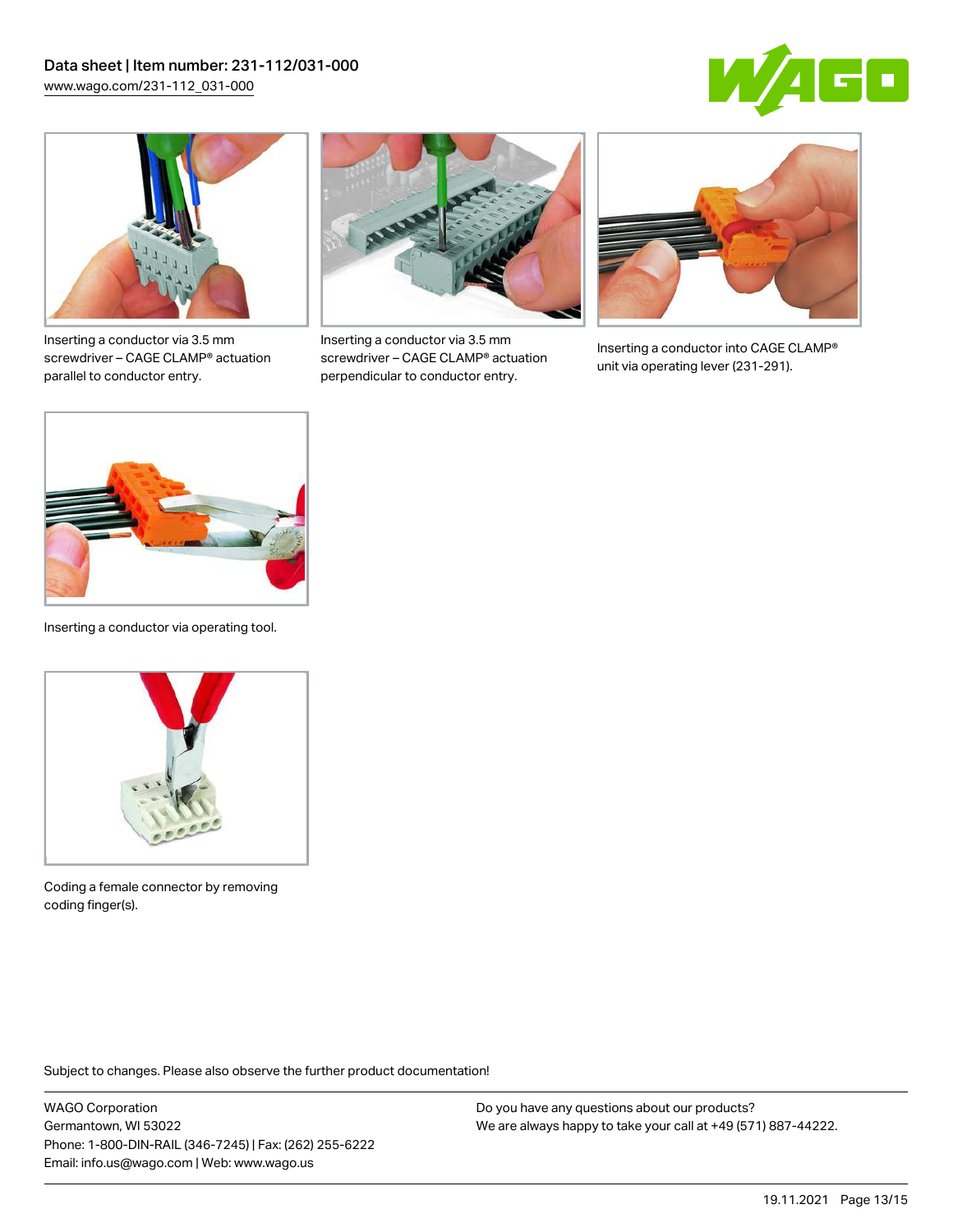



Testing – female connector with CAGE CLAMP®

Integrated test ports for testing perpendicular to conductor entry via 2 or 2.3 mm Ø test plug

Installation



Male connector with strain relief plate



Strain relief housing shown with a male connector equipped with CAGE CLAMP®



Labeling via direct marking or self-adhesive strips.

Subject to changes. Please also observe the further product documentation! Product family

WAGO Corporation Germantown, WI 53022 Phone: 1-800-DIN-RAIL (346-7245) | Fax: (262) 255-6222 Email: info.us@wago.com | Web: www.wago.us